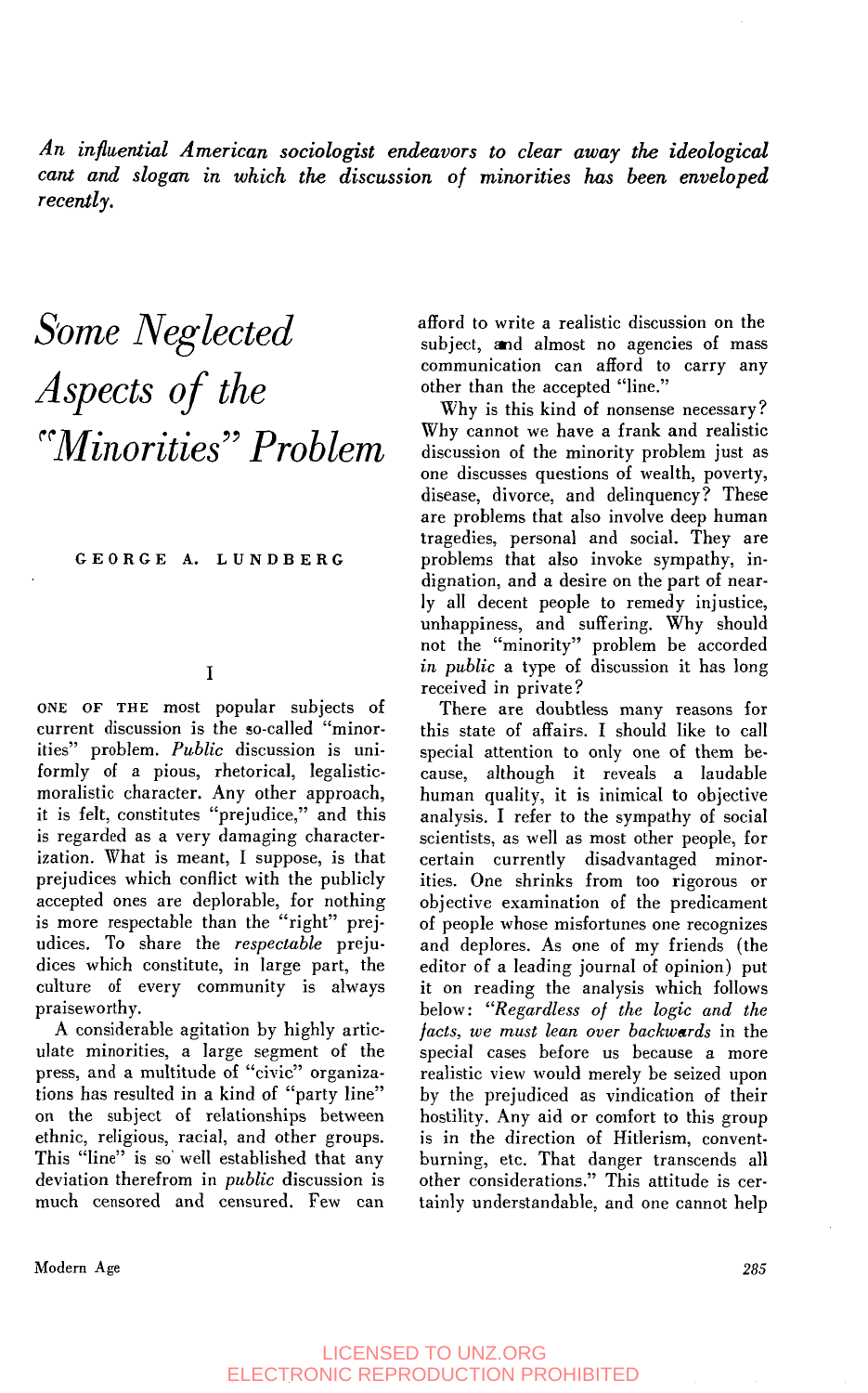but admire it as a finely motivated position. Yet I believe that in the long run it only injures the cause it seeks to advance. In objective *scientific analysis* there can be *no* "leaning over" *backwards or forwards,* of the type contemplated. Any leaning toward or away from conclusions *scientifically warranted* in order to conform to desired ulterior ends, however laudable under existing mores, is recognized by all scientists as a negation of science.

It is the general thesis of the present paper that the confusion, conflict, and frustration in our management of minority problems derives largely from a refusal to face and discuss certain facts and realities on which intelligent progress toward **a**  workable solution depends. I do not contend that the aspects here to be discussed are *all* the aspects of the problem - on the contrary, I merely believe that they are important *neglected* aspects.

I1

In every society men react selectively to their fellow men, in the sense of seeking the association of some and avoiding the association of others. Selective association is necessarily based on *some* observable differences between those whose association we seek and those whose association we avoid. The differences which are the basis for selective association arc of indefinitely large variety, of all degrees of visibility and subtlety, and vastly different in social consequences. Sex, age, marital condition, religion, politics, socio-economic<br>status, color, size, shape, health, morals,<br>birth, breeding, and B.O. — the list of<br>differences is addressed musical but all status, color, size, shape, health, morals, differences is endless and varied, but all the items have this in common: **(1)** They are observable; and (2) they are *significant* differences **to** those who react selectively to people with the characteristics in question. It is, therefore, wholly absurd to try to ignore, deny, or talk out of existence these differences just because we do not approve of some of their social results.

Yet it is not hard to find anthropolo-

gists who, suffering from the semantic delusion that if you get rid of a word you get rid of what the word stands for, have been trying to abolish *the word* "race." Franz Boas, a distinguished anthropologist in many ways, was a leader in this campaign. Some of his students were badly infected with his mania. The main proposition, namely, that the word "race" has no referent, breaks down rather badly in the face of simple observation. The argument therefore tends to shift to the contention that while the alleged characteristics and differences that constitute the referent of the word "race" do exist, they are *not significant.* It is also contended that unfavorable differential behavior toward possessors of certain racial traits are of rather recent (and illegitimate) origin. Finally, it is held that the differential behavior toward groups characterized by certain differences can and should be wiped out by simple legislation. Thus, two learned anthropologists at Columbia University instruct us as follows: "All races of men can either plow or fight, and all the racial differences among them are in nonessentials such as texture of head hair, amount of body hair, shape of the nose or head, or color of the eyes and the skin."<sup>1</sup> Doubtless the characteristics mentioned have no essential relationship to the business of either plowing or fighting. Nevertheless, as characteristics of groups, these traits individually or in configuration are essential in accounting for selective association, prejudice, or by whatever word the resulting discriminative behavior may be called. Having declared that the differences are "nonessential," these authors also have a quick and easy remedy for certain troubles that have arisen throughout history because of such differences; "The Russian nation has for a generation shown what can be done to outlaw race prejudice in a country with many kinds of people. They did not wait for people's minds to change. They made racial discrimination and persecution illegal."<sup>2</sup> Today it would be both inadvisable and unnecessary to draw such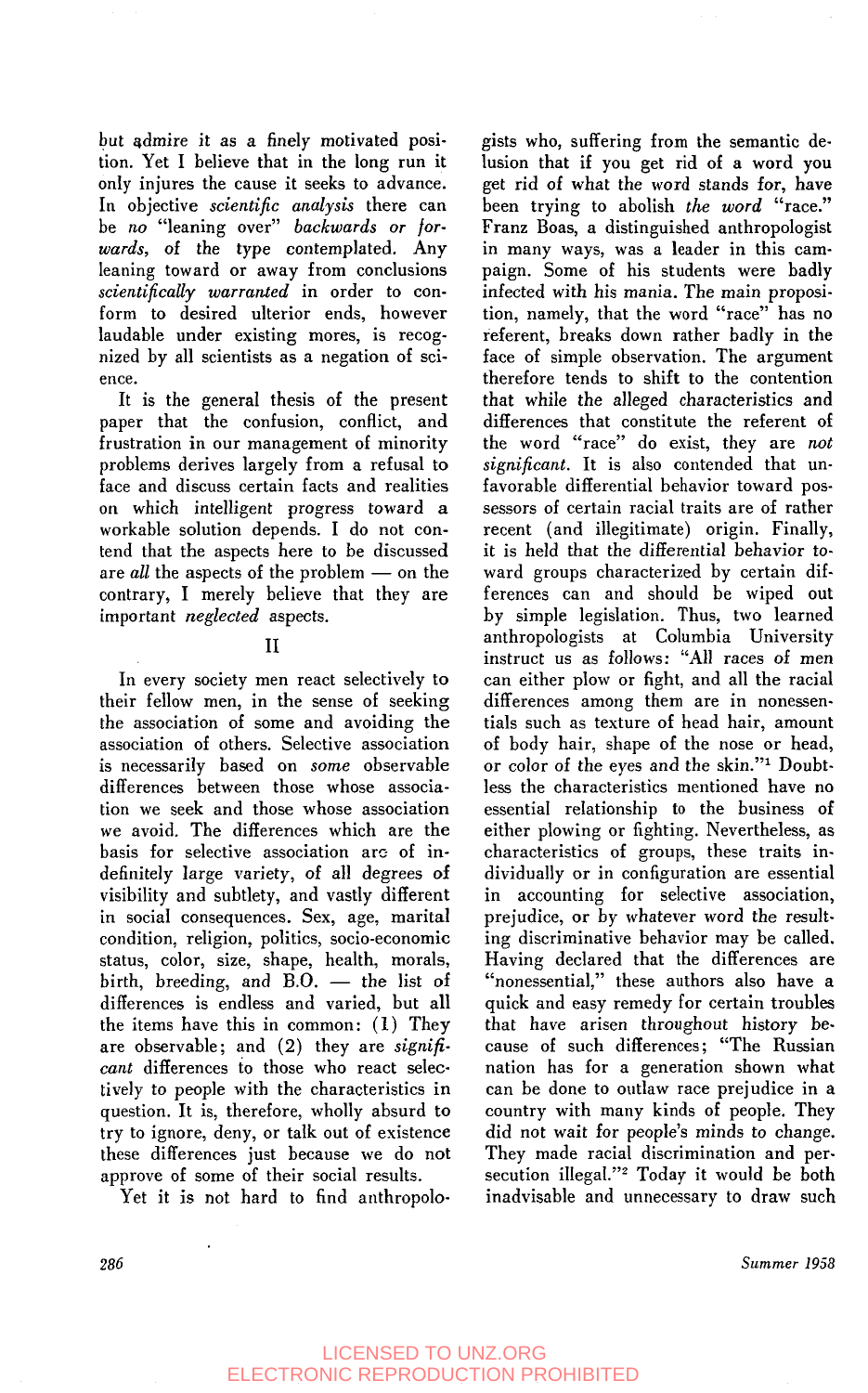an illustration from Russia--we, too, have made "discrimination and persecution illegal." Yet, strangely, no one seems quite happy with this simple solution. Another illustration would have to be found today, but the remedy doubtless remains the same.

Another widely publicized notion is the doctrine that while ethnocentrism and discrimination are perhaps both a universal and an age-old phenomenon, their occurrence with reference to racial groups is a rather recent and especially obnoxious development. Benedict and Weltfish claim that the notion of race and racial prejudice is hardly a hundred years old. A recent UNESCO bulletin puts it at three-hundred years? Lord Bryce is quoted as unable to find much evidence of it before the French Revolution. He solemnly tells us that before that time people did not think of themselves in terms of ethnology; that they made war for every other sort of reason but never ''for the sake of imposing their own type of civilization." Yet I have always read that the word Arab and the word Navajo mean "the people," which seems to me to indicate that these groups regarded non-Arabs and non-Navajos, respectively, as non-people. Is this thinking of themselves in terms of ethnology or is it not? Were there wars and crusades before the French Revolution for the explicit purpose of "imposing one type of civilization" upon another or were there not? In short, the word *race* refers to a classification which may be as meaningful and objective as many other categories found useful in science. Any time biologists and social scientists want to drop the word and adopt another to designate a certain observable complex of characteristics, "inherent" or acquired, I have no objection. Likewise, ethnocentrism and discrimination are words denoting social behavior not only usually practiced but enforced according to stipulated patterns in every society as a condition of group survival. It is entirely ludicrous to agitate against "race," "discrimination" and "ethnocentrism" in general when in fact all we are opposed to is *particular patterns* of this behavior, especially when they affect ourselves adversely.

We have seen that (a) detectable differences among human groups do exist, and that (b) these differences are regarded as significant by the people who make them the basis for discriminatory behavior. In much current discussion of "minorities" these facts are hopelessly mixed up with the entirely separate question of whether among all these groups all conceivable abilities will be found similarly distributed. This is a question of fact to be determined in each case as adequate tests become available. Until such tests become conclusive, we cannot assume the existence of differences in abilities, *nor can we assume that such differences do not exist.* All that can be said is that *we do not know.* 

It is perfectly true that wholly unwarranted assumptions have been made about inherent differences and ability among racial and ethnic groups, and that the demonstrable differences can be shown quite conclusively to be merely the results of cultural differentials. The fact that absurd contentions regarding the inferiority of some races have been made does not seem to warrant an equally absurd assumption that *there cannot be* statistically significant differences between racial, ethnic, religious, and any other classification of the human species, in any or all abilities whatsoever. When valid tests of a great variety of abilities become available. we shall be able to answer these questions. In the meantime, there appears to be no warrant for denying the possibility of such differences.

Not that more conclusive tests of ability will make much difference in solving discrimination based on *prejudice,* because it is the essence of prejudice that it should be based on less than scientifically adequate objective grounds. It is quite unlikely, furthermore. that tests will ever be invented which will measure so-called in-

**Modern Age 287**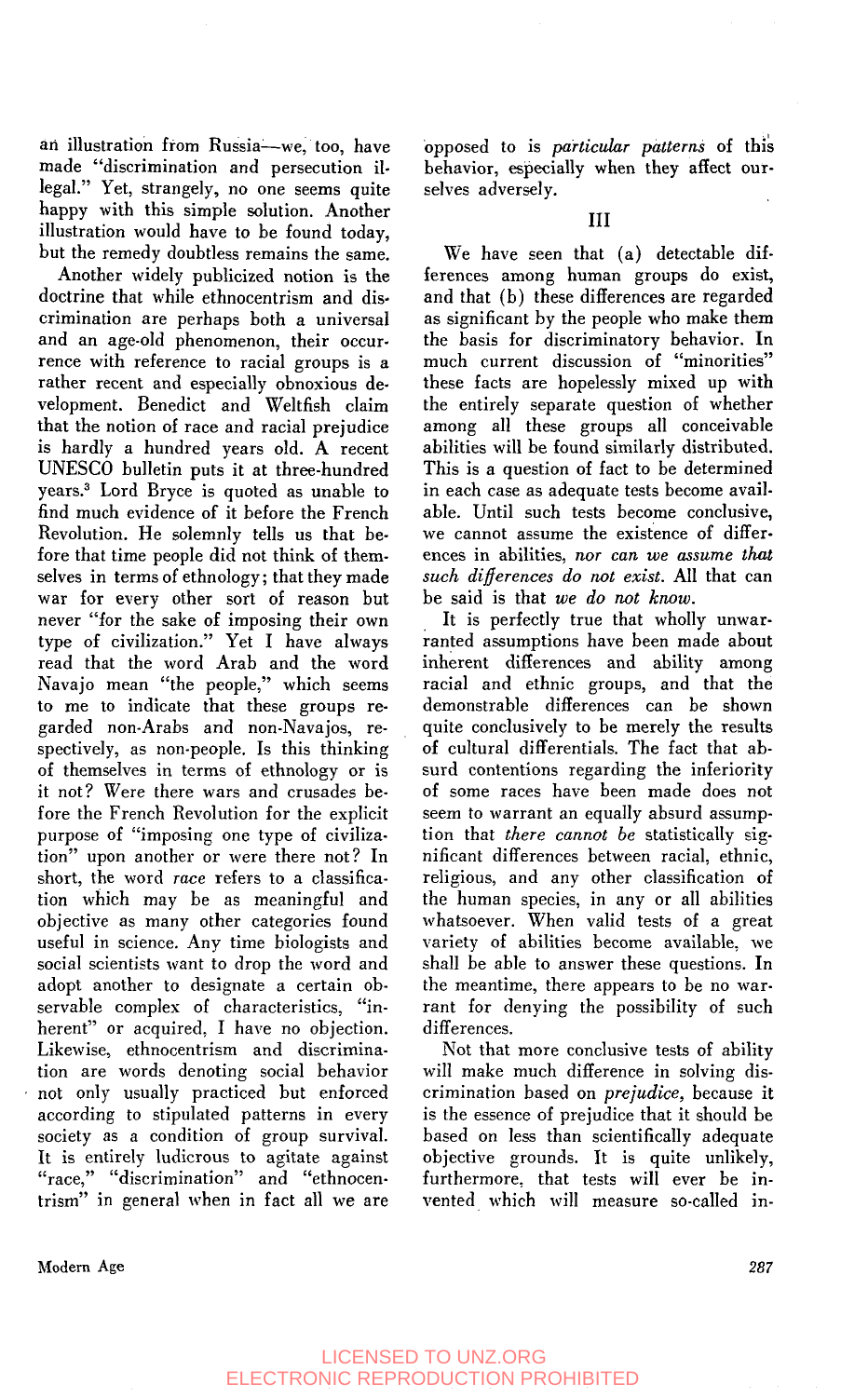herent abilities *entirely* uninfluenced by cultural factors. In the end we shall have to be content with testing different groups for the abilities which they do possess at the time tested, however these abilities are acquired and however they are influenced by cultural opportunities.

It is probably rather to be taken for granted that the scores achieved by all groups would be different if their cultural opportunity had been different. The fact remains that people will be treated according to the abilities which they *have* at a given time, place, and circumstance, not according to what abilities they *might have had* under different circumstances. Class structure, discrimination, and prejudice are based on detectable, observable differences of some kind **as** *they exist in a given social context,* regardless of the fact that this context, under different circumstances, might have been different. It does not follow that *all* differences are discriminated against. Only deviations in a *disapproved direction* become the basis of discrimination. And what determines disapproval? Broadly speaking, people disapprove (rightly or wrongly, on the basis of experience or superstition) of that which they *believe* threatens some value of their own.

I do not believe for a moment that the present status structure is the only possible one, that it is the "best," the "most just," or necessary. I do believe that in all but possibly the simplest societies, class structures with variable status, and "discrimination" on the basis of such status, have always existed, now exist, and will continue to exist. Many people are not prepared to admit this because it flies in the face of certain notions of democracy, human brotherhood, and certain other legalisticmoralistic premises to which most of us have prior emotional commitments. The difference between these preconceptions and the requirements of strictly objective analysis is not apparent to many people. Yet it is such analysis which the problem most needs in order that we may determine what, if anything, can be done about it.

Closely related to the error of trying to talk out of existence demonstrable differences between racial and ethnic groups is the failure to recognize and emphasize the universality of the phenomenon **of** discrimination by groups against each other on the basis of all kinds of differences, physical and social. Many people seem to think that if only discrimination against Jews, Catholics, Negroes, Orientals, and perhaps a few other groups could be abolished in this country, "discrimination" as such would disappear and the so-called minority problems would cease to exist. Yet data to the contrary are overwhelming and may be observed about us on every hand.

Collins4 has shown that in a New England factory the Irish discriminate against the Yankees, the Yankees against the Poles, etc. Alexander<sup>5</sup> found that college students admitted antipathies and prejudices against people regardless of ethnic group on the basis of some five hundred characteristics, including such features as large nostrils, black watery eyes, and oily hair. They also admitted prejudice against bowlegged persons, persons whose hands have stubby fingers, people who sniff vigorously when talking, etc., etc. Other studies have shown pioneers discriminating against newcomers, t h e innumerable discriminations against women, and, of course, the discriminations of in-groups against all outgroups whatsoever, which is one of the most basic generalized facts that sociologists have come up with.

Yet discussions **of** minority problems are carried on with a fine disregard of everything we know about the subject as a natural phenomenon in favor of the most elaborate legalistic-moralistic philosophizing and psychoanalysis. The popularity of the psychoanalytic approach is not surprising in view of the fact that it usually absolves all minorities from any responsibility whatsoever for any prejudice that

**288** *Summer 1955*